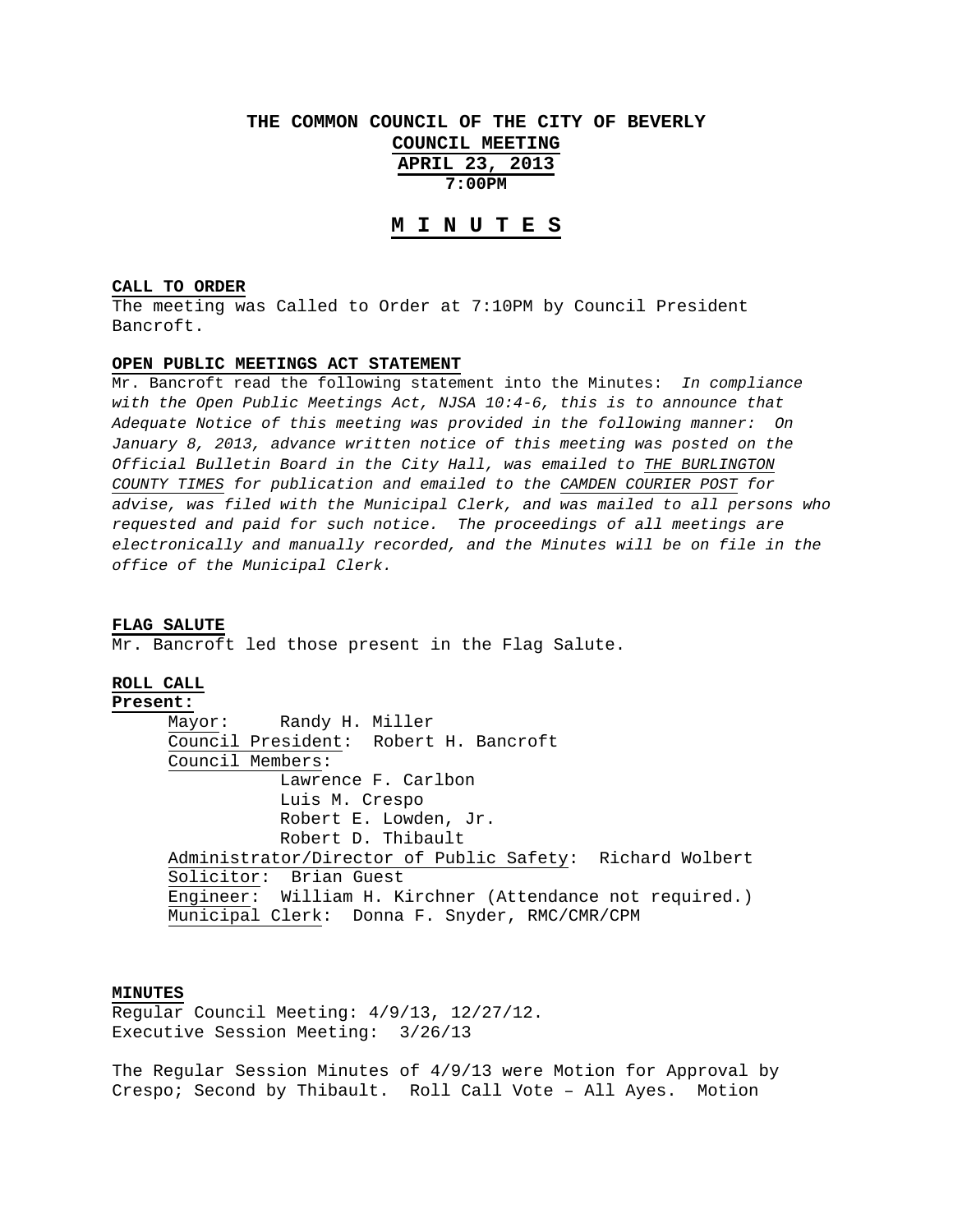Carried Regular Minutes of 12/27/12 were Motioned for Acceptance by Thibault; Second by Crespo. Motion for Acceptance Carried.

Motion to Approve Executive Session Minutes of 3/26/13 by Crespo; Second by Thibault. Roll Call Vote – All Ayes, except Carlbon-Abstain. Motion Carried.

**PRESENTATION TO**: **SHELDON D. MERRITT – 25 YEARS OF SERVICE** Mayor Miller presented Public Works Employee Sheldon Merritt with a commemorative plaque recognizing his 25 years of employment with and service to the City of Beverly. Sheldon was congratulated by all.

#### **RESOLUTIONS:**

## **RESOLUTION 2013-87**

A Resolution authorizing the Tax Collector to prepare and mail Estimated Tax Bills in accordance with P.L. 1994, C.72. Motion to Approve by Thibault; Second by Carlbon. Roll Call Vote – All Ayes. Motion Carried.

#### **RESOLUTION 2013-88**

A Resolution certifying the Beverly City Annual Audit Report of Audit for CY 2012 with Group Affidavit, in compliance with N.A.C.5:30-6.5. Motion to Approve by Crespo; Second by Thibault. Roll Call Vote – All Ayes. Motion Carried.

## **RESOLUTION 2013-89**

A Resolution authorizing the cancelation of outstanding checks prior to January 31, 2013 which are no longer required. Motion to Approve by Thibault; Second by Lowden. Roll Call Vote – All Ayes. Motion Carried.

#### **RESOLUTION 2013-90**

A Resolution approving Pay Estimate Number 3 Final, and the signed Payment Voucher submitted by Curb-Con, Inc. for the Cooper Street Gateway Project, Pay Estimate which includes the payment of the 2% Retainage that remained for this project. The Invoice is in the amount of \$242,587.42, less a previous payment of \$237,735.67, leaving a balance of \$4,851.75 owed the Contractor, Curb Con, Inc. at this time, pending receipt of all required and approved paperwork, and Certification of Funds by the Beverly City CFO. Motion to Approve by Lowden; Second by Thibault. Roll Call Vote – All Ayes. Motion Carried.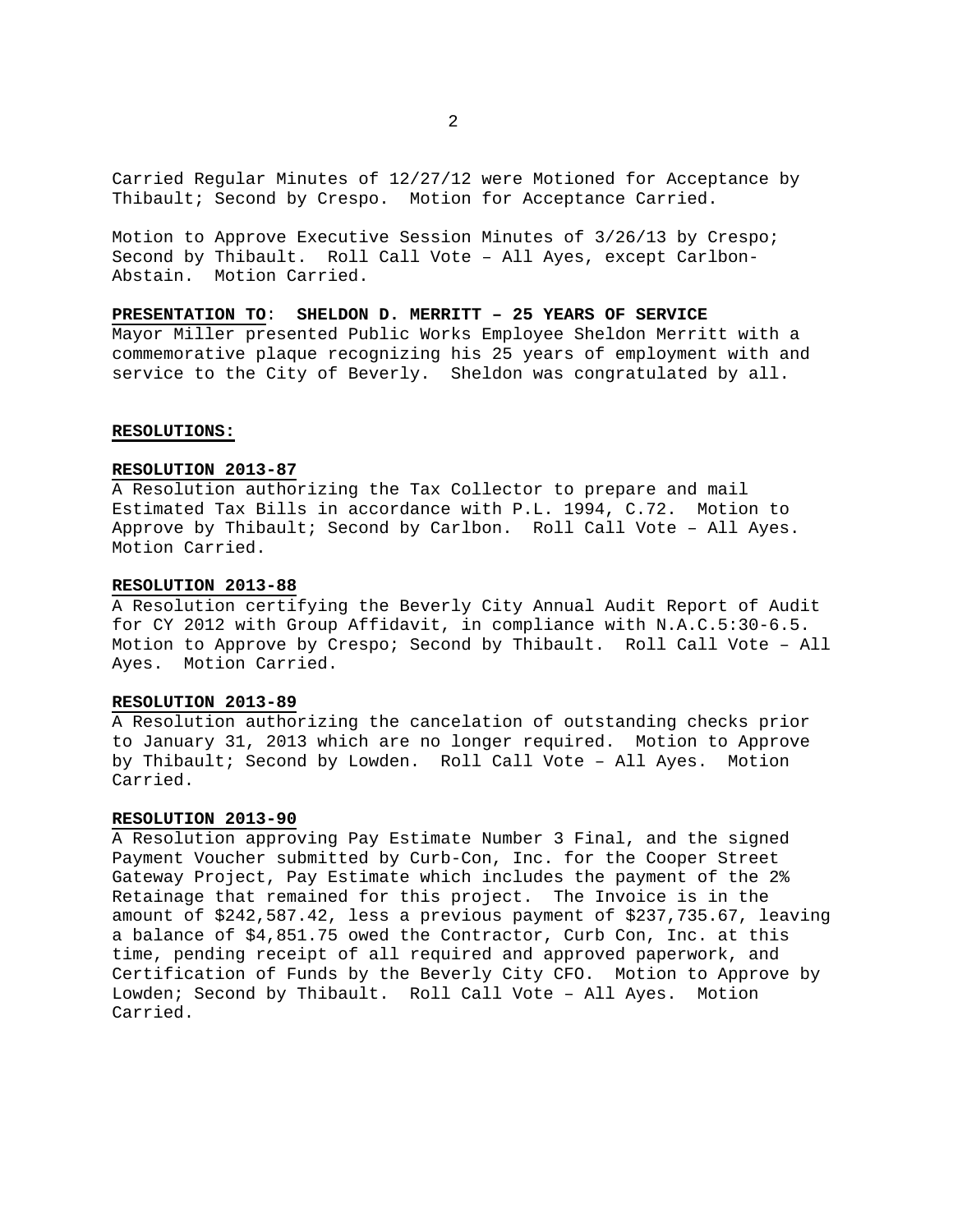## **RESOLUTION 2013-91**

A Resolution authorizing purchase of the Web Inquiry and Payment Portal Service (WIPP) software through the City's Edmunds Finance System for an annual fee of \$600, with Certification of Funds by the Beverly City CFO. Motion to Approve by Thibault; Second by Crespo. Roll Call Vote – All Ayes. Motion Carried.

#### **RESOLUTION 2013-92**

A Resolution approving Vendor's Permit for Elliott Duritz to sell soft pretzels and cold water via mobile cart along the Beverly City/Edgewater Park Memorial Day Parade Route, pending submission of all applicable City and Police paperwork. Motion to Approve by Crespo; Second by Thibault. Roll Call Vote – All Ayes. Motion Carried.

#### **RESOLUTION 2013-93**

A Resolution approving Vendor's Permit for Jimmie Miles to drive throughout the City of Beverly to sell "Jack & Jill" ice cream via a "Jack & Jill" vending truck for the remainder of the 2013 Calendar Year, pending submission of all applicable City and Police paperwork. Motion to Approve by Thibault; Second by Crespo. Roll Call Vote – All ayes. Motion Carried.

#### **OLD BUSINESS:**

**For Executive Session:** Contractual. New Jersey American Water Company Waterfront Property: Mark Asselta – Brown and Connery Marc Selover, LSRP – Environmental Resolutions

Local Finance Notice 2013-14R: Instructions for online submission of annual Financial Disclosure Statements for Local Government Officers. The Clerk advised that the new deadline is now May 31, 2013.

## **NEW BUSINESS:**

"Operation Take-Back": City sponsored program to turn-in old/unused prescription drug medications, Saturday, 4/27/13 at City Hall from 10AM-2PM. Mr. Wolbert clarified the program and advised that this was for prescription drugs only, and that the ADA facilities will be opened this day/time for the convenience of those who require same.

## **BILLS LIST**

Upon review and discussion, the 4/22/13 Bills List was Motioned for Approval by Crespo; Second by Thibault. Roll Call Vote – All Ayes. Motion Carried.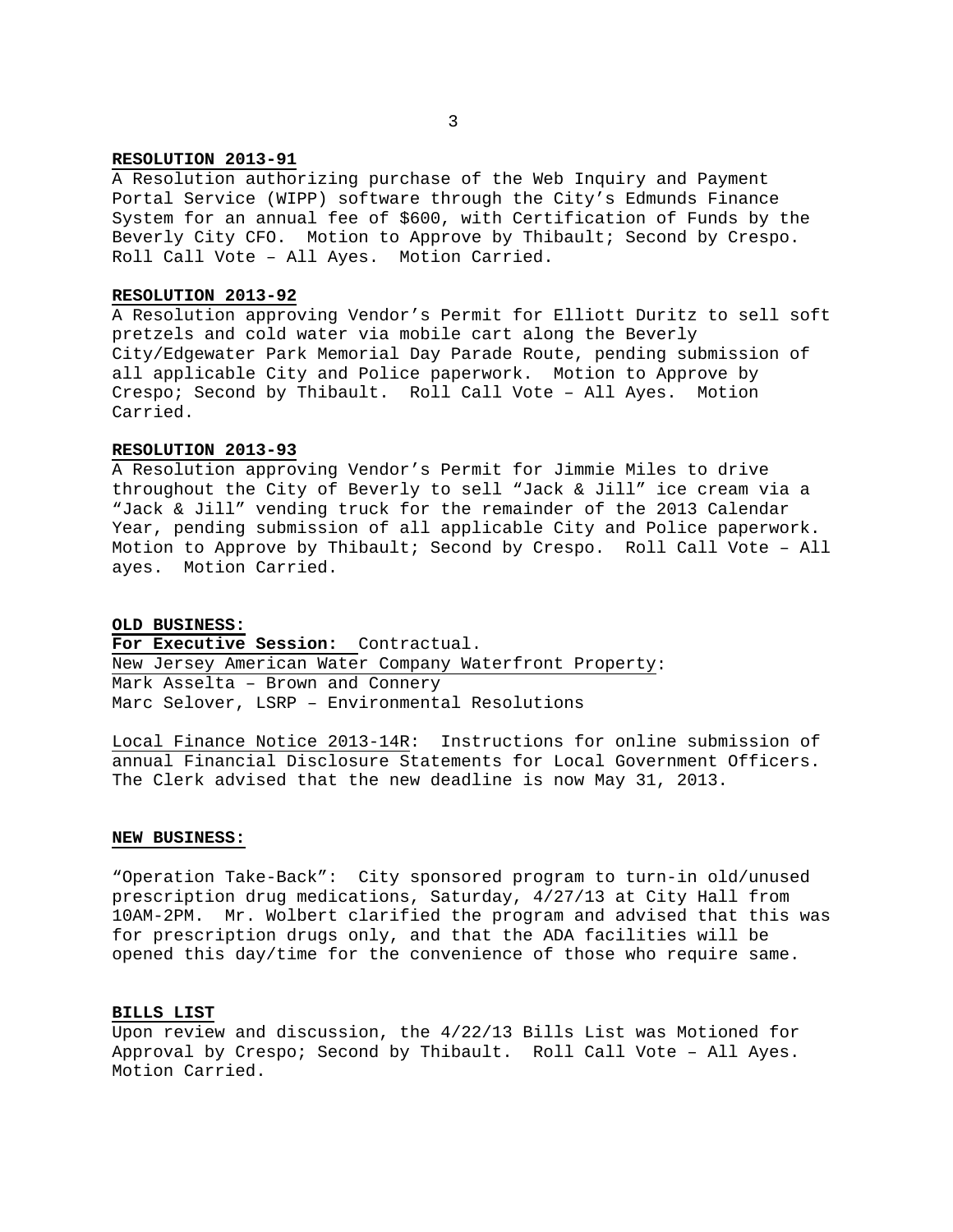## **CORRESPONDENCE**

Mayor Miller read the Correspondence which will be appropriately handled/filed by the Clerk's Office.

Burlington County Chamber of Commerce – "Buy Local" Initiative.

Catholic Charities/Providence House Domestic Violence Services.

Burlington County Animal Shelter – "Pet Fest" – Saturday, 4/27/13, 11A-4P.

#### **COMMENTS/REPORTS**

**Mayor** – Nothing at this time.

#### **Council**

Mr. Thibault advised that they have received good leads on Bands for the Parade playing patriotic music. Willingboro High School will participate. Donations are coming in. Phone appeals are being made to businesses. All is shaping up nicely.

Mr. Thibault updated everyone on the success of the "Chili Cook-off". There were seven entries, and \$264 was raised for the Memorial Day Parade.

Mr. Carlbon advised that the "Clean Communities" Clean-up Day will be Saturday, May 18, 2013. Those interested can see the Registration Form to participate and also check for information on the City Website. He also stated that the "Events Committee" put together a 2013 list, for events known as of this date, for Community Events. This will also be posted to the Website.

Mr. Lowden advised that the August 18, 2013 Baseball Game will be at 7:08PM. He asked if a special Rail Line train could be run late on that night to facilitate transportation for attendees for this fundraiser. The Administrator will check and advise.

#### **Administrator/Public Safety Director**

Mr. Wolbert advised that he had notified Marty Livingston at the County Roads Department regarding accidents occurring at Broad and Warren Streets in Beverly. There were 3 accidents in April alone, noting that brings the total to 18 over time. Mr. Wolbert forwarded copies of the accident reports for Mr. Livingston to see what can be done.

Mr. Wolbert advised Council that he had spoken to Florence Township Administrator Richard Brook regarding Beverly City joining the NJ Sustainable Energy Meeting Consortium (NJSEM). Florence has saved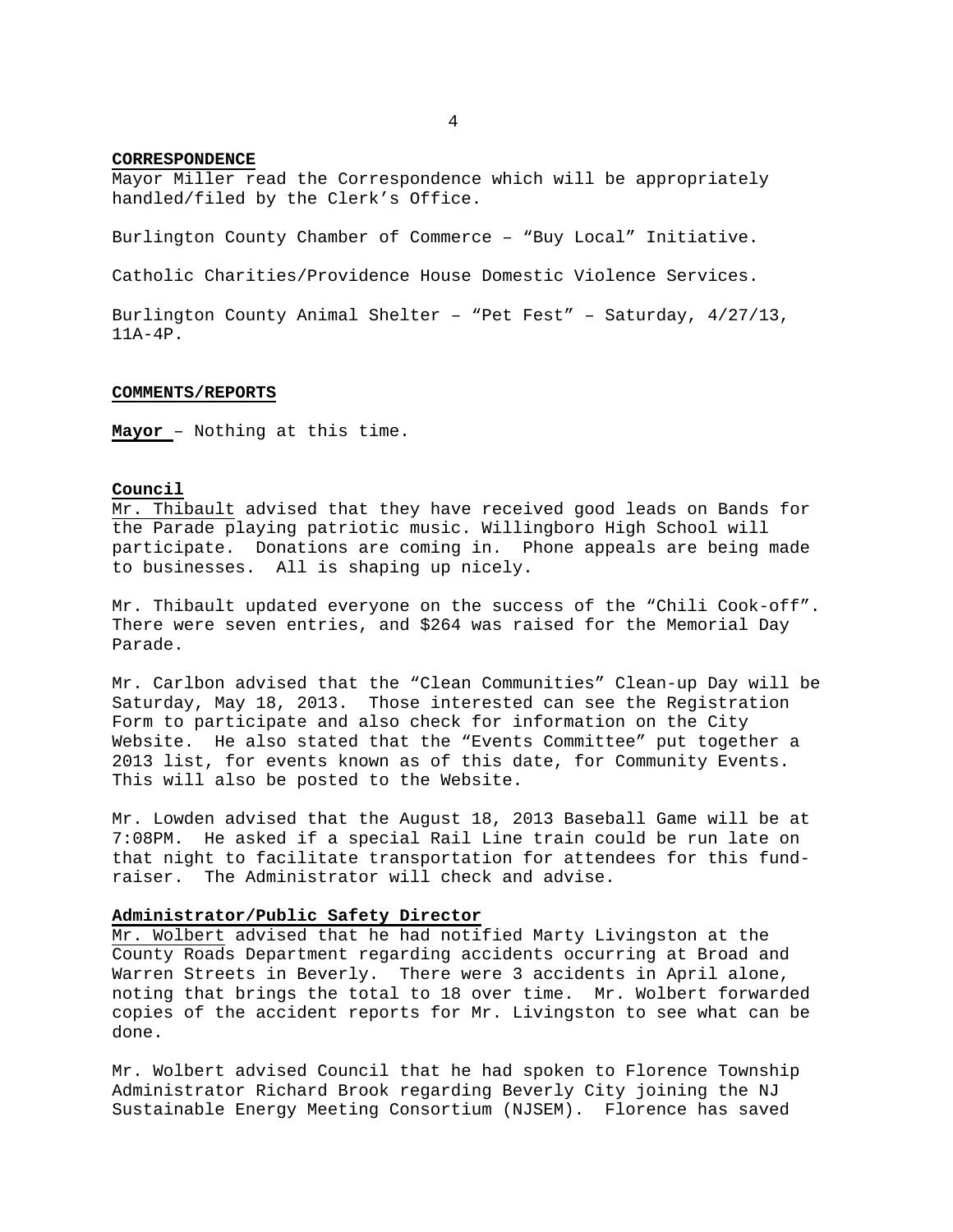\$99,000 to date. There are 185 towns throughout the State that take advantage of the dollar savings on their energy bills. (Note: With NJSEM the City's electricity is still provided by PSE&G, it's purchased collectively at a reduced rate through NJSEM.) He requested approval for the \$150 fee to join the Consortium for the next round. Council took the following Action:

#### *RESOLUTION 2013-94*

*A Resolution authorizing Administrator Wolbert to take part in the NJSEM Energy Consortium at a fee of \$150 for the next round. Motion to Approve by Thibault; Second by Lowden. Roll Call Vote – All Ayes. Motion Carried.* 

Mr. Wolbert then advised Council that there are ongoing issues with the Police Department's "Black & White". The transmission needs replacement. Willingboro will do the job, replacing with a Jasper Transmission, for \$2,139. Without this vehicle, we're down two cars. The Guarantee is for 100,000 miles and a 1-Year Warranty. Council took the following Action:

## *RESOLUTION 2013-94A*

*A Resolution authorizing Administrator Wolbert to proceed with the \$2,139 repair of the Police Department "Black/White" vehicle, work to be performed under our Shared Services Agreement with Willingboro Township. A Jasper Transmission will be installed with a 100,000 mile Guarantee, and a 1-Year Warranty. Repair based on Certification of Funds by the CFO. Motion to Approve by Thibault; Second by Carlbon. Roll Call Vote – All Ayes. Motion Carried.* 

**Professionals** –Nothing at this time. Comments for Executive.

**Clerk** – Nothing at this time.

## **PUBLIC COMMENT**

*This portion of the meeting provides the public with an opportunity to ask questions of City Council concerning the City, or to address questions to the Administrator/Director of Public Safety. Please state you name and address for the record.* 

Public Comment was had by Mary Ellen Knudson, Ron Paice, Amy Bent, Barbara Russell, John Fine, Ron Murphy, and Loy Ellsworth. Topics included Clarification of checks never cashed; Replacing one of the backboards on the basketball court; Clarification for leaf pickup; Posting of the Curfew Ordinance; Clarification on the "Take-back Program"; EMT Squad update; Clarification on yard/branch debris;